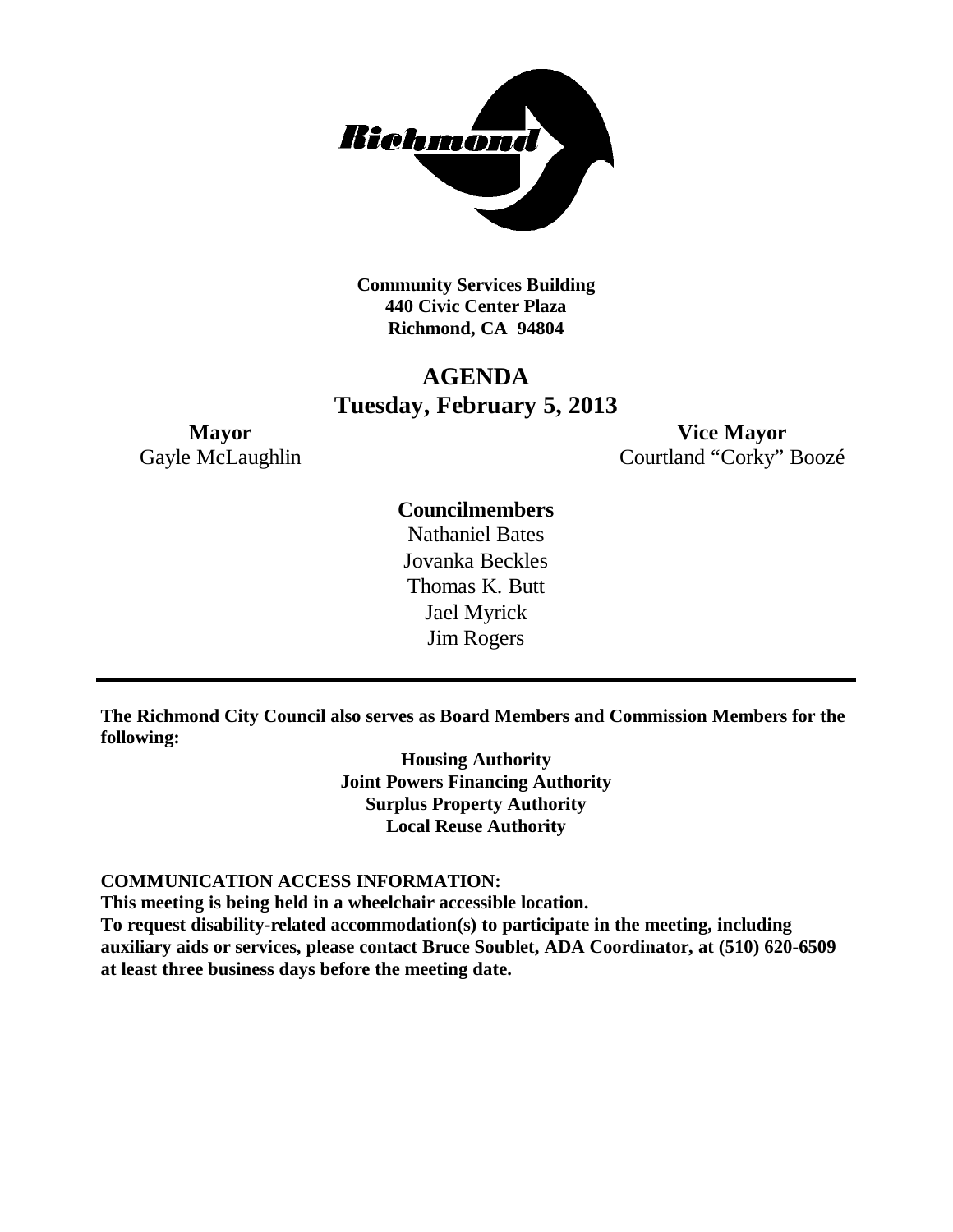# **MEETING PROCEDURES**

The City of Richmond encourages community participation at its City Council meetings and has established procedures that are intended to accommodate public input in a timely and time-sensitive way. As a courtesy to all members of the public who wish to participate in City Council meetings, please observe the following procedures:

**PUBLIC COMMENT ON AGENDA ITEMS:** Anyone who desires to address the City Council on items appearing on the agenda must complete and file a pink speaker's card with the City Clerk **prior** to the City Council's consideration of the item. Once the City Clerk has announced the item and discussion has commenced, no person shall be permitted to speak on the item other than those persons who have submitted their names to the City Clerk. Your name will be called when the item is announced for discussion. **Each speaker will be allowed TWO (2) MINUTES to address the City Council on NON-PUBLIC HEARING items listed on the agenda.**

**OPEN FORUM FOR PUBLIC COMMENT:** Individuals who would like to address the City Council on matters not listed on the agenda or on **Presentations, Proclamations and Commendations, Report from the City Attorney, or Reports of Officers** may do so under Open Forum. All speakers must complete and file a pink speaker's card with the City Clerk **prior** to the commencement of Open Forum. **The amount of time allotted to individual speakers shall be determined based on the number of persons requesting to speak during this item. The time allocation for each speaker will be as follows: 15 or fewer speakers, a maximum of 2 minutes; 16 to 24 speakers, a maximum of 1 and one-half minutes; and 25 or more speakers, a maximum of 1 minute.**

# **SPEAKERS ARE REQUESTED TO OCCUPY THE RESERVED SEATS IN THE FRONT ROW BEHIND THE SPEAKER'S PODIUM AS THEIR NAME IS ANNOUNCED BY THE CITY CLERK.**

**CONSENT CALENDAR:** Consent Calendar items are considered routine and will be enacted, approved or adopted by one motion unless a request for removal for discussion or explanation is received from the audience or the City Council. A member of the audience requesting to remove an item from the Consent Calendar must complete and file a speaker's card with the City Clerk **prior to the City Council's consideration of Agenda Review.** An item removed from the Consent Calendar may be placed anywhere on the agenda following the City Council's agenda review.

Any law enforcement officer on duty or whose service is commanded by the presiding officer shall be Sergeant-at-Arms of the Council meetings. He/she, or they, shall carry out all orders and instructions given by the presiding officer for the purpose of maintaining order and decorum at the Council meetings (City Council Rules of Procedure and Order Section III F, RMC Section 2.12.030).

**\*\*\*\*\*\*\*\*\*\*\*\*\*\*\*\*\*\*\*\*\*\*\*\*\*\*\*\*\*\*\*\*\*\*\*\*\*\*\*\*\*\*\*\*\*\*\*\*\*\*\*\*\*\*\*\*\*\***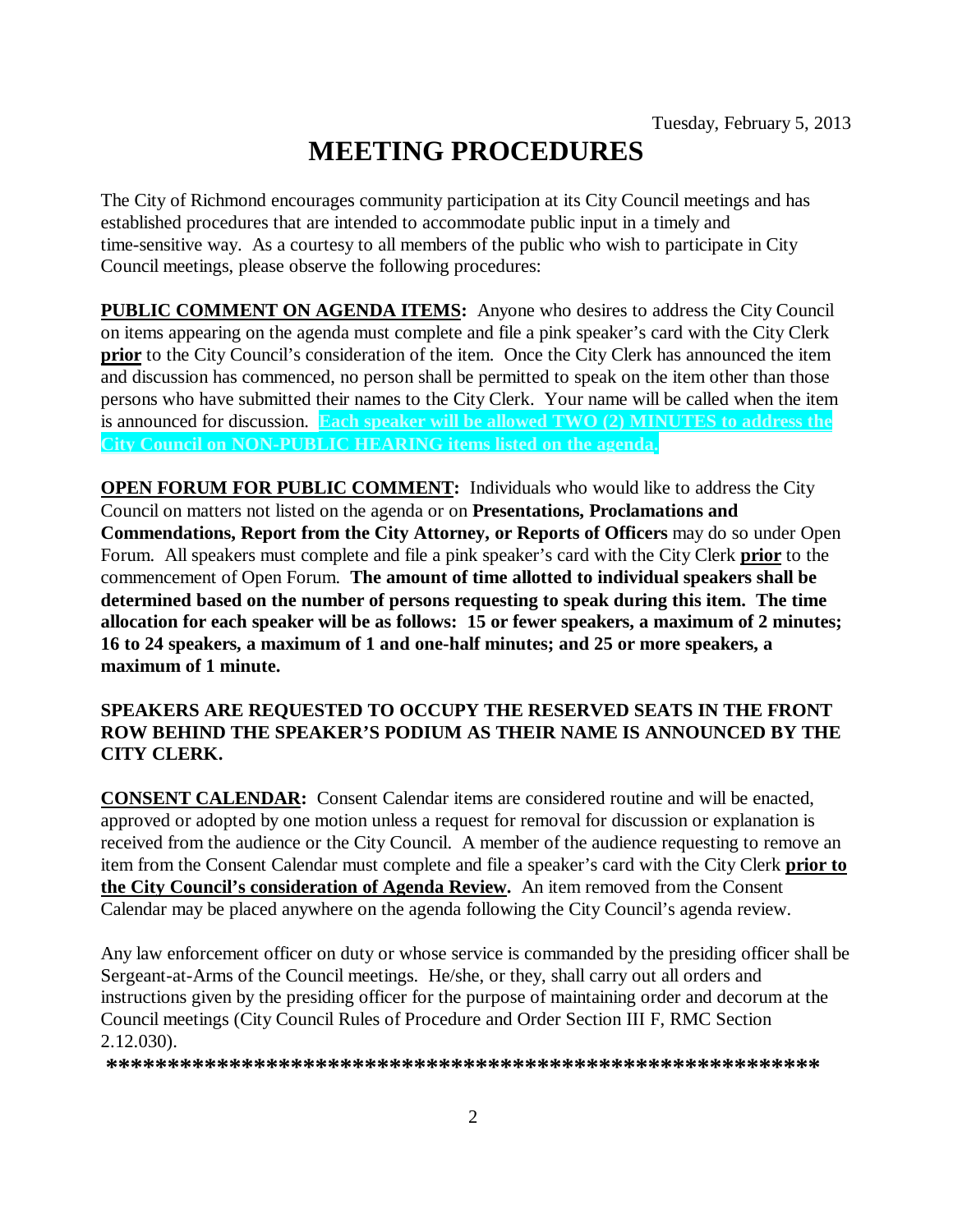# **EVENING OPEN SESSION**

# 5:30 p.m.

# **A. ROLL CALL**

**B. PUBLIC COMMENT**

# **C. ADJOURN TO CLOSED SESSION**

# **CLOSED SESSION**

Shimada Room of the Community Services Building

### **A. CITY COUNCIL**

**A-1.** CONFERENCE WITH LEGAL COUNSEL - EXISTING LITIGATION (Subdivision [a] of Government Code Section 54956.9):

#### **William Cantrell, et al. vs. City of Richmond**

**A-2.** CONFERENCE WITH REAL PROPERTY NEGOTIATOR (Government Code Section 54956.8):

> **Property: Port of Richmond Agency negotiators: Bill Lindsay and Jim Matzorkis Negotiating parties: Auto Warehousing Company Under negotiation: Price and terms of payment**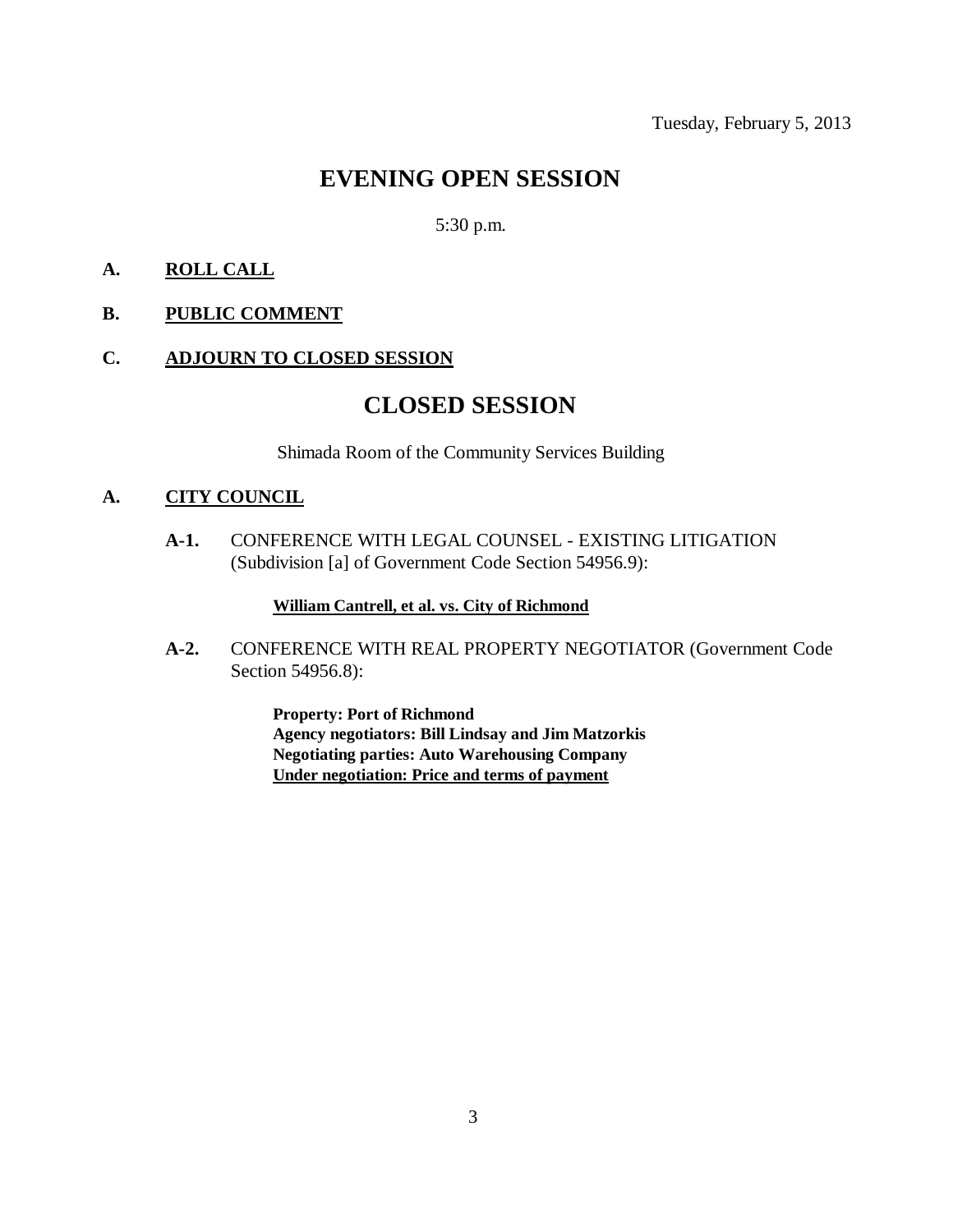# **SPECIAL MEETING OF THE RICHMOND HOUSING AUTHORITY**

6:25 p.m.

# **A. PLEDGE TO THE FLAG**

- **B. ROLL CALL**
- **C. STATEMENT OF CONFLICT OF INTEREST**
- **D. AGENDA REVIEW**

#### **E. ELECTION OF OFFICERS**

**E-1.** ELECT a Chairman, Vice Chairman, and Secretary as officers of the Richmond Housing Authority for a one-year term - Richmond Housing Authority (Tim Jones 621-1310).

#### **F. OPEN FORUM FOR PUBLIC COMMENT**

### **G. HOUSING AUTHORITY CONSENT CALENDAR**

**G-1.** ADOPT a resolution approving and authorizing execution of the Public Housing Agency Recovery and Sustainability (PHARS) Agreement with the U.S. Department of Housing and Urban Development - Richmond Housing Authority (Tim Jones 621-1310).

#### **H. ADJOURNMENT**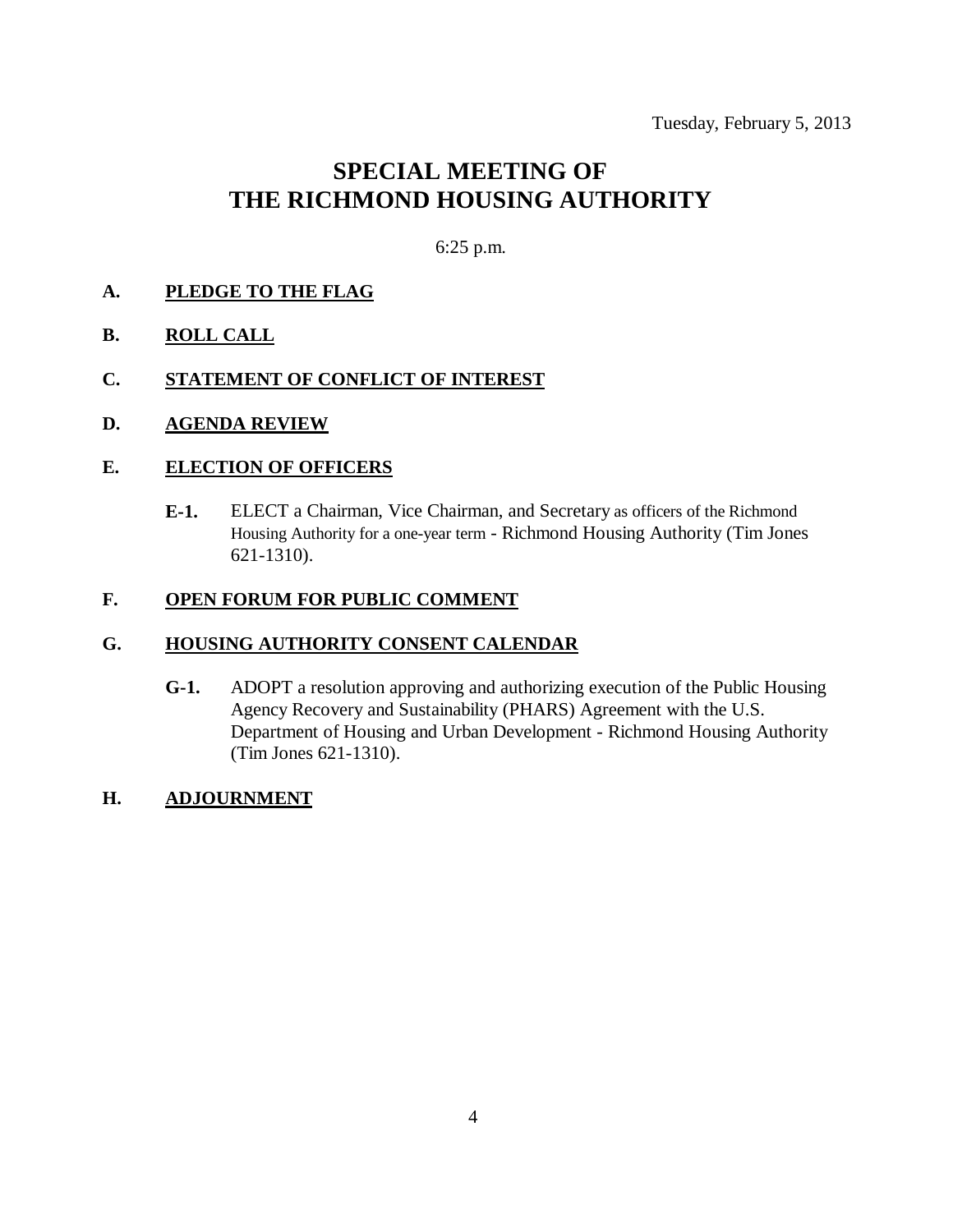# **REGULAR MEETING OF THE SUCCESSOR AGENCY TO THE RICHMOND COMMUNITY REDEVELOPMENT AGENCY AND RICHMOND CITY COUNCIL**

6:30 p.m.

- **A. PLEDGE TO THE FLAG**
- **B. ROLL CALL**
- **C. READING OF THE CODE OF ETHICS**
- **D. STATEMENT OF CONFLICT OF INTEREST**
- **E. AGENDA REVIEW**

#### **F. ADMINISTER THE OATH OF OFFICE TO COUNCILMEMBER APPOINTEE**

**F-1. (This item will be withdrawn if an appointment is not made on February 4, 2013)** ADMINISTER the Oath of Office to the newly-appointed Councilmember - City Clerk's Office (Diane Holmes 620-6513).

#### **G. OPEN FORUM FOR PUBLIC COMMENT**

### **H. REPORT FROM THE CITY ATTORNEY OF FINAL DECISIONS MADE AND NON-CONFIDENTIAL DISCUSSIONS HELD DURING CLOSED SESSION**

# **I. SUCCESSOR AGENCY TO THE RICHMOND COMMUNITY REDEVELOPMENT AGENCY CONSENT CALENDAR**

**I-1.** ADOPT a joint resolution authorizing the city manager or his designee to execute the Public Highway Underpass Crossing Agreement among the City of Richmond, the Richmond Pacific Railroad Company and the Union Pacific Railroad Company, Bradley A. Moody Underpass, Marina Bay Parkway in an amount not to exceed \$50,050 - Successor Agency to the Richmond Community Redevelopment Agency (Patrick Lynch/Chadrick Smalley 307-8140).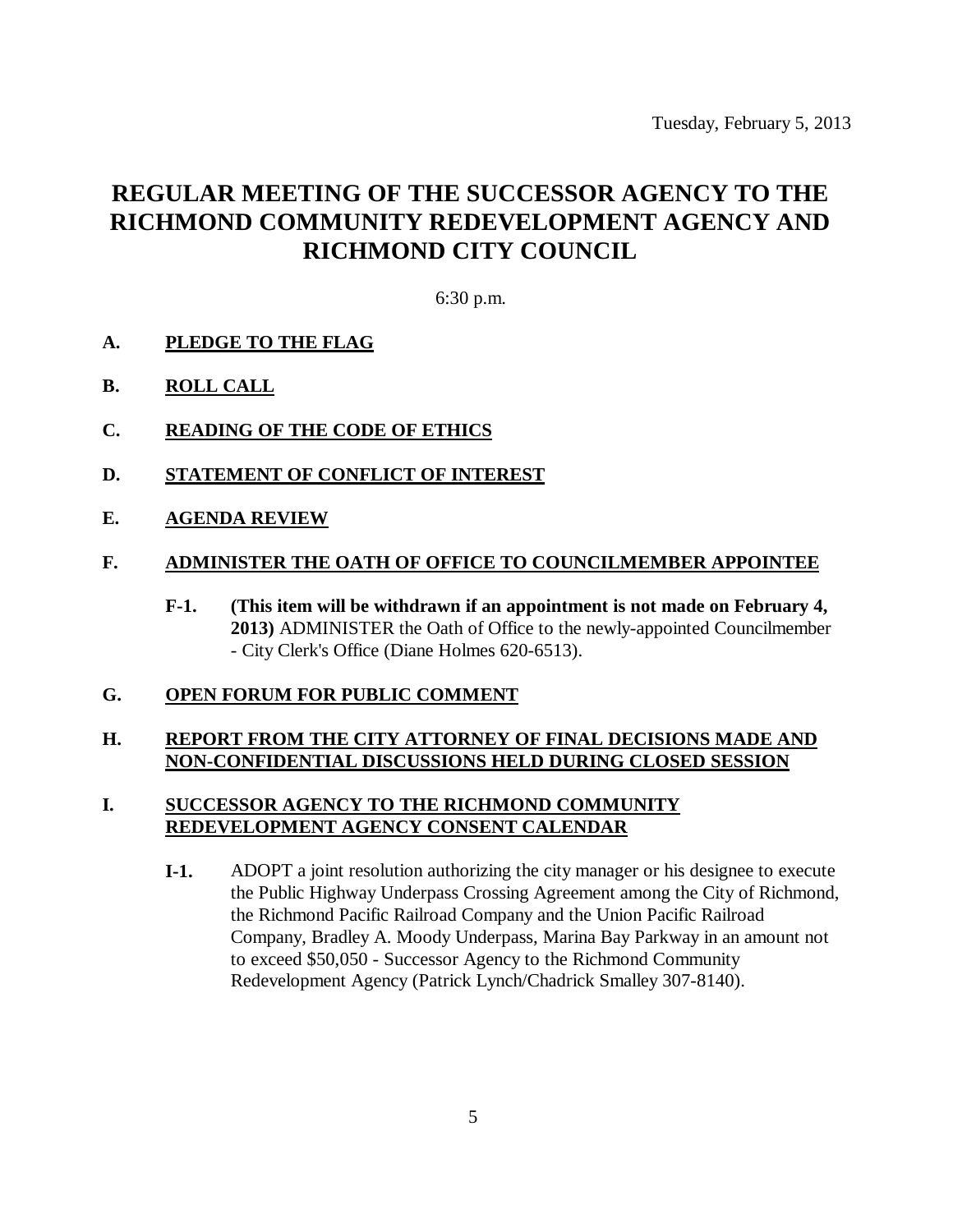### **J. CITY COUNCIL CONSENT CALENDAR**

- **J-1.** REJECT the one construction bid received for the Marina Shoreline Pedestrian Lights Restoration Project, and authorize staff to call for new bids - Public Works Department (Yader A. Bermudez 231-3008).
- **J-2.** APPROVE an emergency contract with Automatic Door Systems, Inc. to replace the existing obsolete and non-ADA compliant doors at the Employment and Training offices in an amount not to exceed \$25,000 - Public Works Department (Yader A. Bermudez 231-3008).
- **J-3.** ADOPT a resolution ordering the preparation of the Engineer's Report for Fiscal Year 2013-2014 regarding improvements and costs for the Hilltop Landscape Maintenance District - Public Works Department (Yader A. Bermudez 231- 3008).
- **J-4.** ADOPT a resolution ordering the preparation of the Engineer's Report for Fiscal Year 2013-2014 regarding improvements and costs for the Marina Bay Landscape and Lighting Maintenance District - Public Works Department (Yader A. Bermudez 231-3008).
- **J-5.** APPROVE a contract amendment with U.S. Matrix Construction, Inc. to expand the scope of contract work and increase the contract amount by \$64,073, for a total contract amount of \$179,073, for the project to construct gender specific restroom facilities, remodeling, and related improvements at Fire Station #61, located at 140 West Richmond Avenue - Public Works Department (Yader A. Bermudez 231-3008).
- **J-6.** APPROVE an amendment to the contract with Contra Costa Community College District to provide training materials for additional RichmondBUILD Academy participants. The contract term will be from July 1, 2012, through June 30, 2013, and the contact amount will be increased by \$4,831 to a total contract amount not to exceed amount of \$14,331 - Employment and Training Department (Sal Vaca/Fred Lucero 621-1562).
- **J-7.** APPROVE an agreement with Building Blocks for Kids (BBK) Collaborative, through their fiscal agent, YMCA East Bay, to implement an IMLS Digital Literacy Planning Grant in collaboration with the Richmond Public Library at a cost not to exceed \$50,000 for the period of December 1, 2012, through December 31, 2013 - Library and Cultural Services Department (Katy Curl 620- 6554).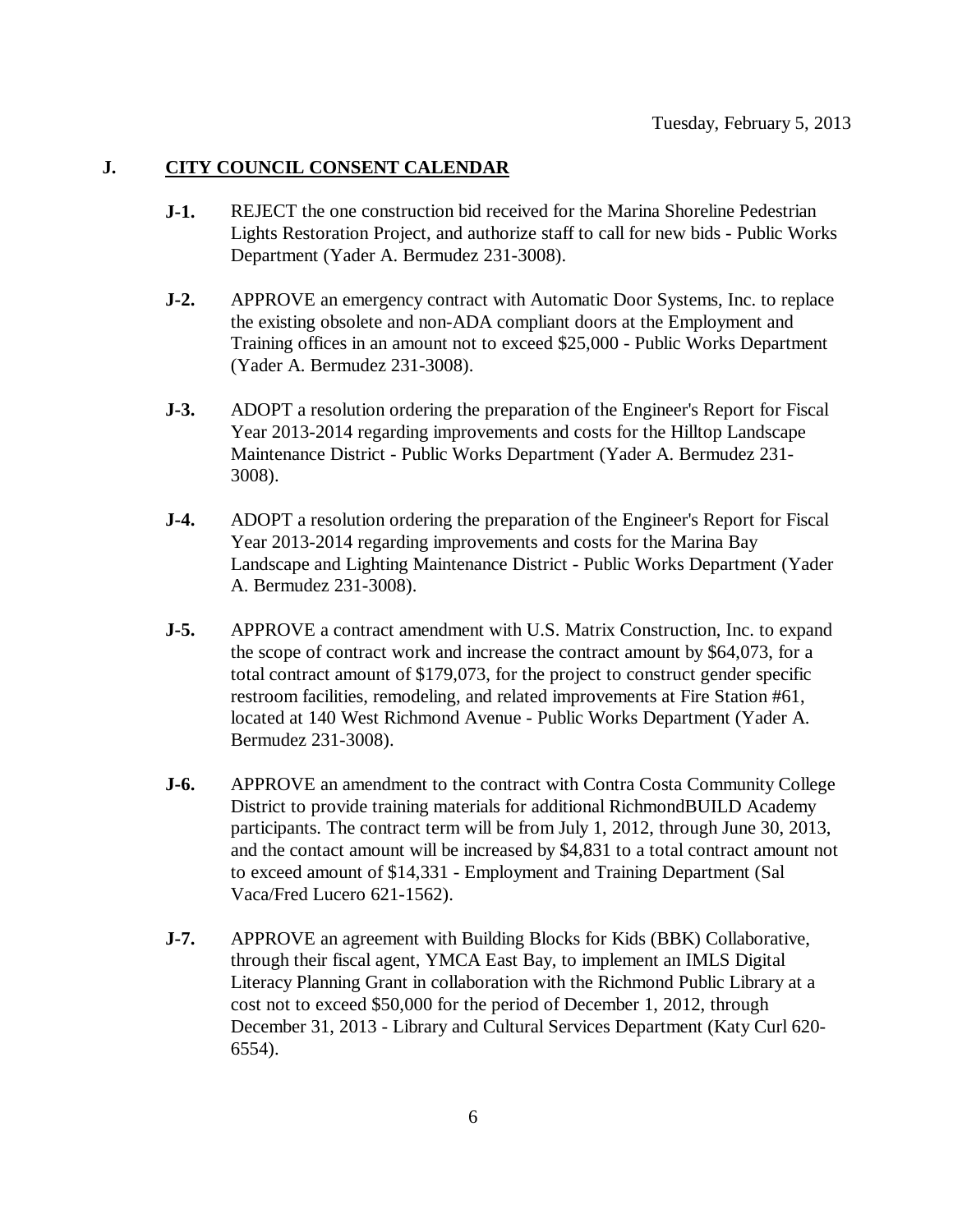- **J-8.** APPROVE an amendment to the existing contract with Environ for preparation of a Revised Environmental Impact Report for the Revised Chevron Hydrogen Renewal Project increasing the payment limit by \$3,000,000 (to be paid by Chevron, the project applicant) and extending the term of the contract to December 31, 2014 - Planning and Building Services Department (Richard Mitchell 620-6706).
- **J-9.** APPROVE the minutes of the January 15, 2013, regular meeting and the January 24, 2013, special meeting - City Clerk's Office (Diane Holmes 620-6513).
- **J-10.** ADOPT an ordinance (second reading) amending Richmond Municipal Code Chapter 6.43 to improve industrial safety and update and clarify other sections of Chapter 6.43 - Planning and Building Services Department (Richard Mitchell 620-6706).
- **J-11.** APPROVE the Port Executive Director's request for travel to China, with a cost of approximately \$5,000 per trip, for two trips to continue the business development plan and 2013 marketing plan with the Port of Zhoushan and Auto Warehousing Company, to continue to explore the potential for China auto manufacturing companies entering the U.S. market through the Port of Richmond's recently renovated facility, and to meet with representatives of the China automobile industry - Port of Richmond (Jim Matzorkis 215-4600).
- **J-12.** ADOPT a resolution authorizing the application for grant funds from the California Department of Housing and Community Development's (HCD's) Federal Emergency Solutions Grants (ESG) Program in the amount of \$230,000 and authorizing the execution of related documents to accept the grant and expend grant funds as may be approved by HCD - Housing and Community Development (Patrick Lynch 307-8140).
- **J-13.** APPROVE a contract with Lords Electric, Inc. for the installation of an emergency generator at the Main Library in an amount not to exceed \$50,000 – Public Works Department (Yader A. Bermudez 231-3008).
- **J-14.** APPROVE a contract with The Glen Price Group for the period January 15, 2013, to March 30, 2013, in an amount not to exceed \$17,600, to prepare a grant application for submittal under the Byrne Criminal Justice Innovation Program to focus on neighborhood revitalization and crime prevention in several Richmond neighborhoods - Police Department (Chief Chris Magnus 621-1802).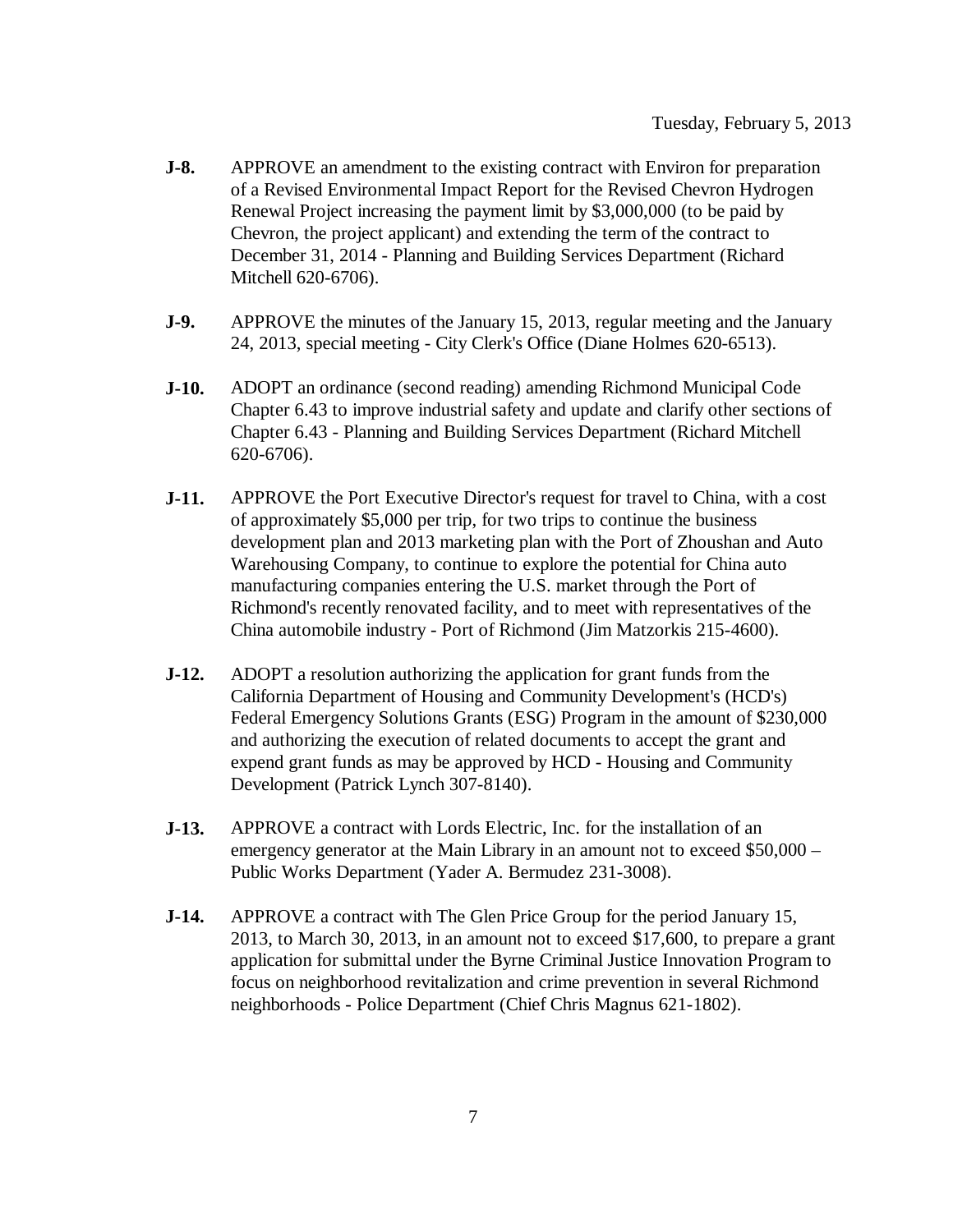- **J-15.** APPROVE the purchase of 20 new Chevrolet Caprice police cars from Winner Chevrolet of Elk Grove, California, for use by the Richmond Police Department as replacement for existing vehicles, in an amount not to exceed \$625,000 - Public Works Department (Yader A. Bermudez 231-3008). **This item was continued from the January15, 2013, meeting.**
- **J-16.** RECEIVE a status report on the implementation of projects upgrading street lights using Light Emitting Diode (LED) technology, and evaluating the feasibility of solar LED technology along Richmond Parkway - City Manager's Office (Bill Lindsay 620-6512). **This item was continued from the January 15, 2013, meeting.**
- **J-17.** APPROVE the First Amendment to the Lease Agreement between Auto Warehousing Company and the Port of Richmond for a portion of Terminal 3, extending the term for an additional five years through December 31, 2018, providing not less than \$42,000 in annual revenue during this term - Port of Richmond (Jim Matzorkis 215-4600).

### **K. PUBLIC HEARINGS**

**K-1. Continue to February 19, 2013**, an appeal by William Randolph III, of the Planning Commission's DENIAL of a project to subdivide the site, 5801 Knobcone Court, into four residential lots with one remainder parcel and render a decision - Planning and Building Services Department (Richard Mitchell 620- 6706).

#### **L. RESOLUTIONS**

**L-1. (This item will be withdrawn if an appointment to the City Council is made on February 4, 2013)** ADOPT a resolution calling and giving notice of the holding of a Special Municipal Election to be held on Tuesday, June 4, 2013, for the election of one officer as required by the provisions of the Charter and requesting the Board of Supervisors of the County of Contra Costa to consolidate the Special Municipal Election with the election of any other local entities to be held on June 4, 2013, and adopt regulations for candidates for elective office pertaining to the Candidate's Statements submitted to the voters, cost for Candidate's Statements and other fees, word limit for Candidate's Statements, and action to be taken in case of a tie vote - City Clerk's Office (Diane Holmes 620- 6514).